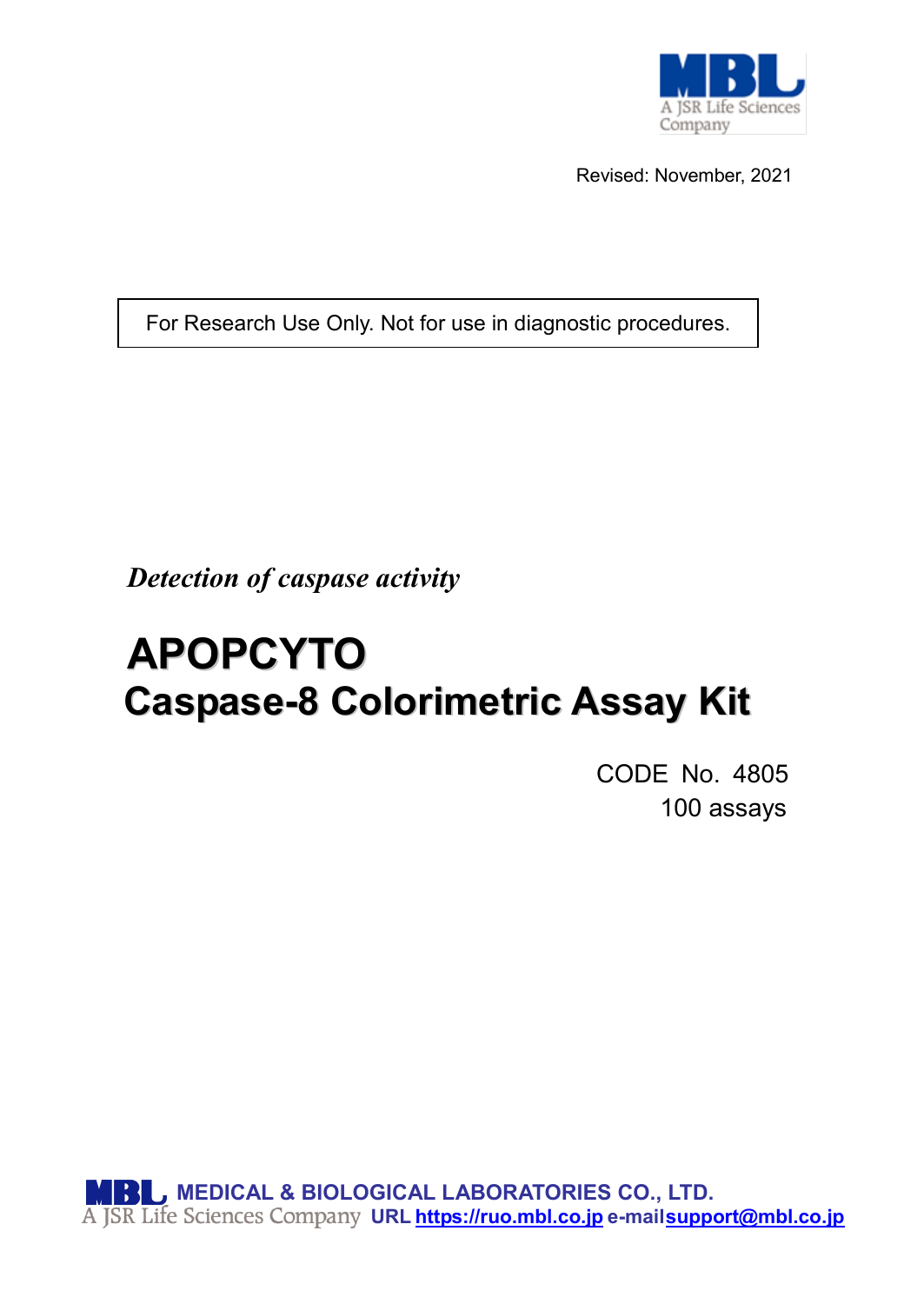#### **Before use, thoroughly read these Instructions.**

#### **Description**

Caspase is a member of the cysteine aspartic acid-specific protease family, which is activated by a variety of signals of death receptor ligation, DNA damages, serum starvation and stresses *etc*. Active caspase recognizes a lot of several molecules as substrates to cleave them, occurring to biological events corresponding to the apoptosis. For example, ICAD (inhibitor of caspase-activated deoxyribonuclease) is inactivated and CAD (caspase-activated deoxyribonuclease) is indirectly activated by caspase-3, and it is related to chromatin fragmentation for nucleosome units. Caspase

recognizes several structural proteins as a substrate to cleave them, and the cleavage is associated with the unique apoptosis cell morphology of chromatin condensation, nucleus fragmentation and cytoplasmic integrity. Active caspase could act in apoptosis process, so that detection of caspase activity is necessary for apoptosis research frequently. Though there are numerous ways to measure of caspase activity, colorimetric or fluorometric substrates are used popularly**.**

#### **Assay Principle**

Active caspase recognizes 4 amino acid residues in a substrate molecule, which are from the aspartate residue next to N-terminal 3 amino acid residues, and specifically cleaves at the C-terminal side of the aspartate residue. So this characterization is useful for detecting caspase activity by using synthetic substrates. In this method, 4 amino acid sequences is labeled with *p*NA (*p*-nitroanilide), MCA (4-Methyl Coumaryl 7-amide) or AFC (7-amino-4-trifluoromethyl coumarin) at the C-terminal side. Free *p*NA, AMC(7-amino-4-methyl-coumarin) or AFC is released from the labeled synthetic substrate on cleavage by active caspase, and monitored by a 96 well microplate reader (*p*NA: absorbance wavelength 400 or 405 nm, AMC: excitation wavelength 380 nm, fluorescence wavelength 460 nm, AFC: excitation wavelength 400 nm, fluorescence wavelength 505 nm). For example, if caspase is active in sample, tetrapeptide-*p*NA as a synthetic substrate is cleaved and the wavelength is shifted as shown in Fig.1. Because the amount of free *p*NA is proportional to the amount of caspase activity present in the sample, caspase activity can be calculated by monitoring of the optical density of free *p*NA at wavelength 405nm**.**

APOPCYTO Caspase-8 Colorimetric Assay Kit is provided to detect caspase-8 activity in cell extract with IETD-*p*NA as a substrate, which IETD sequence is recognized by active caspase-8 selectively. APOPCYTO Caspase-8 Colorimetric Assay Kit is composed of reagents necessary for the detection, which are Cell Lysis buffer, Reaction buffer and so on. Caspase-8 activity can be detected easily and quickly using APOPCYTO Caspase-8 Colorimetric Assay Kit.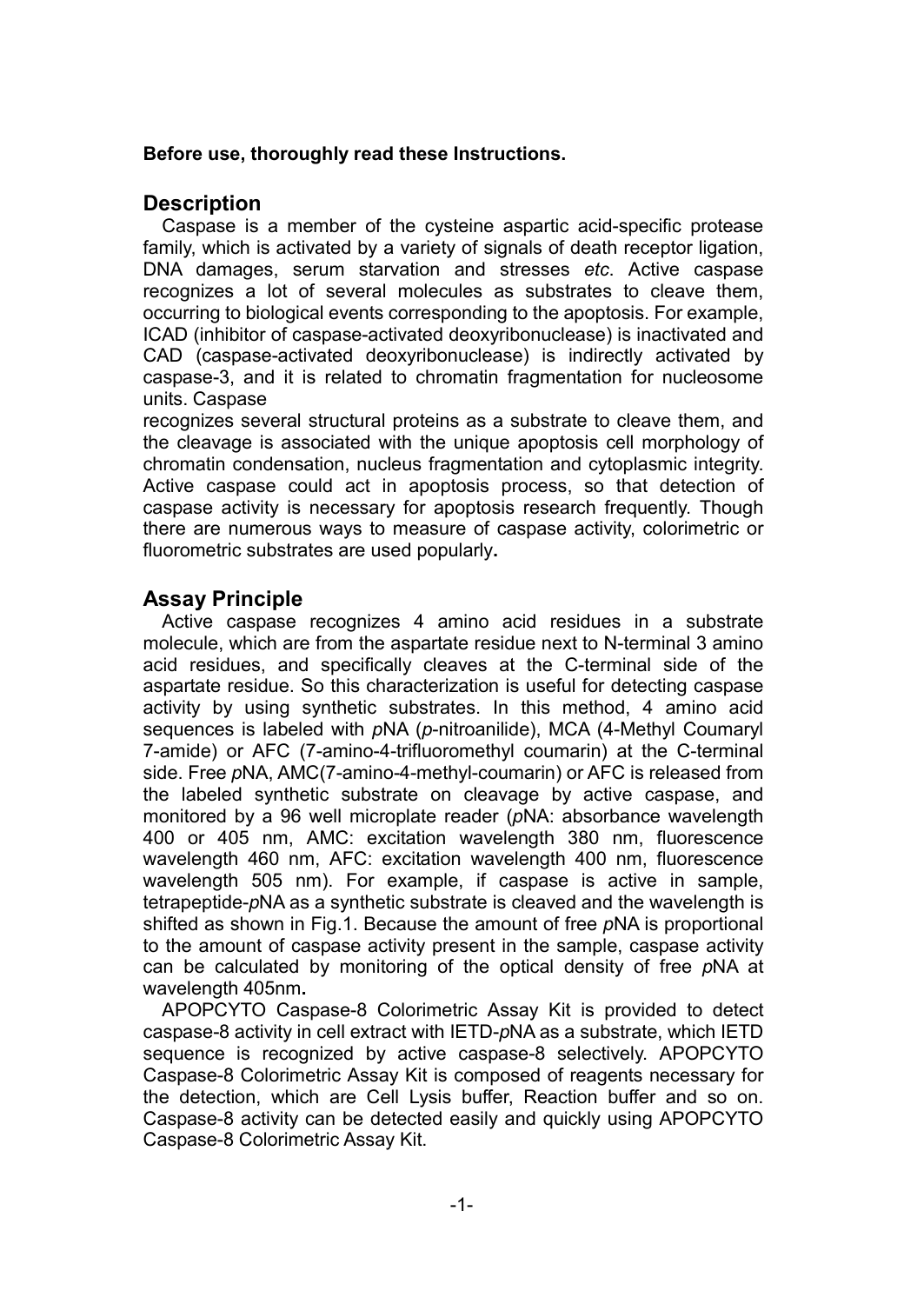

**Fig. 1 Comparison of UV-Absorption Spectrum of Peptidyl-***p***NA with that of** *p***NA**

#### **Intended Use**

For research use only. Not for use in *in vitro* diagnostic procedures for clinical diagnosis.

#### **Product Components**

| <b>Materials</b>            | Quantity                    | Color        |
|-----------------------------|-----------------------------|--------------|
| Cell Lysis Buffer           | 50 $mL \times 1$ vial       | Clear        |
| 2X Reaction Buffer          | 2 $mL \times 3$ vials       | <b>Blue</b>  |
| 1 M DTT                     | 500 $\mu$ L × 1 vial        | Yellow       |
| Substrate IETD-pNA (10 mM)  | 550 $\mu$ L × 1 vial        | <b>Brown</b> |
| Inhibititor IETD-FMK (1 mM) | 55 $\mu$ L × 1 vial         | Orange       |
| 100 mM pNA (p-nitroanilide) | 200 $\mu$ L $\times$ 1 vial | Green        |

### **Expiration**

Please see the label of this kit.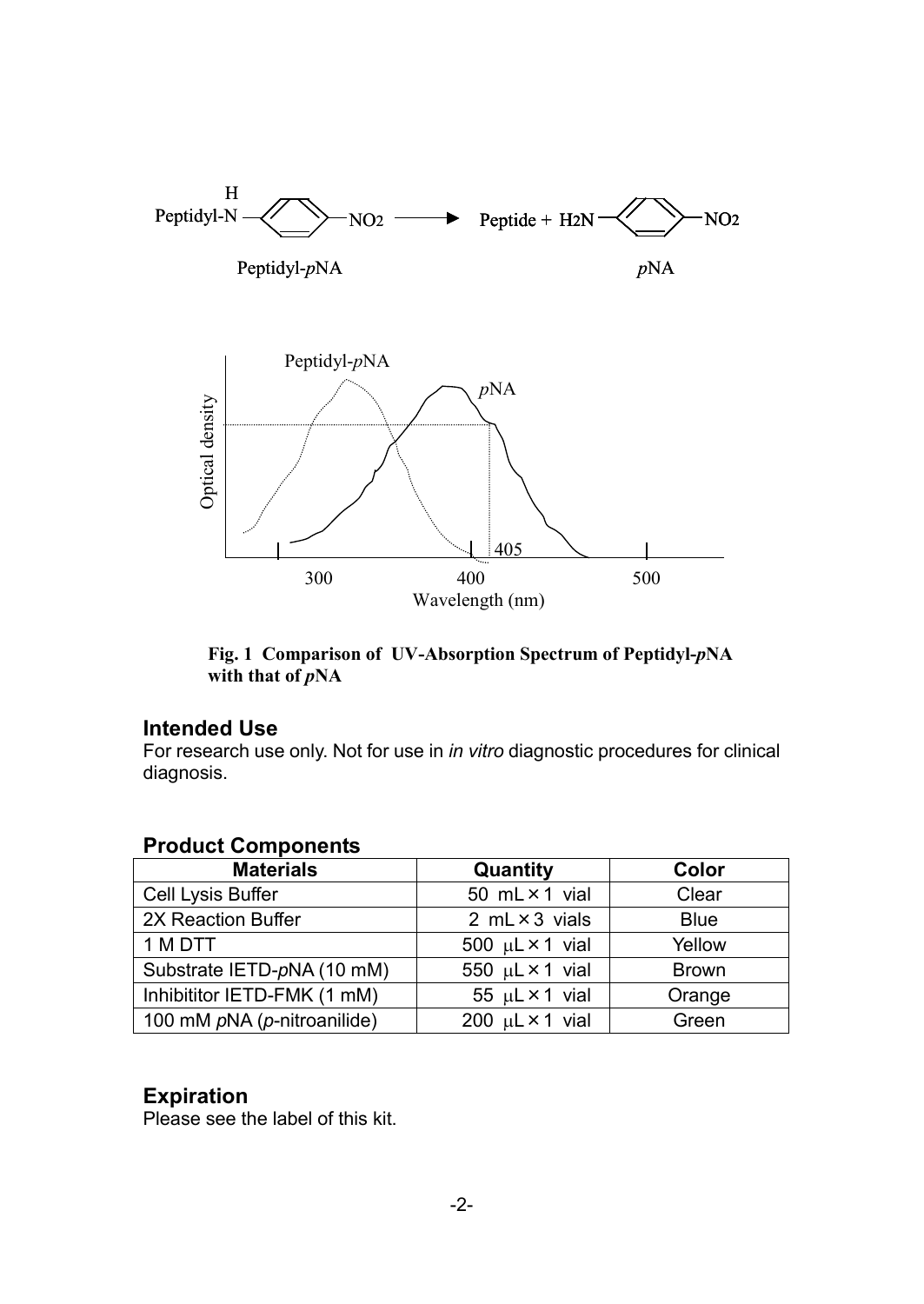### **Storage Conditions**

Store at -20°C. After thaw, the Cell Lysis Buffer and 2X Reaction Buffer can be stored at 4oC.

### **Material to Be Supplied by the User**

- ・ microcentrifuge (For harvest cells)
- ・ 96-well microplate reader (For measure the absorbance in the well at 400-405 nm)
- ・ micropipette
- ・ 96-well microplate (flat-bottom, clear polystyrene)
- ・ microcentrifuge tube

### **Note**

- ・ When capase-8 activity is not measured immediately after cell preparations, store the cell lysates or cell pellets at -20°C and use them within 1 week.
- ・ Store caspase-8 substrate away from light.
- ・ Ensure that DTT is added to 2X Reaction Buffer to obtain a final concentration of 10 mM before use.

### **Preparation of reagents**

- 1) Add DTT to 2X Reaction Buffer to obtain final concentration of 10 mM just before use. (For example, 10 µL of 1 M DTT to 990 µL of 2X Reaction Buffer)
- 2) Preparation of *p*NA (*p*-nitroanilide) standards
	- i) Dilute 100 mM *p*NA (*p*-nitroanilide) to 5 mM *p*NA in Cell Lysis Buffer (5 µL of 100 mM *p*NA is added to 95 µL of Cell Lysis Buffer).
	- ii) Dilute 5 mM *p*NA in Cell Lysis Buffer according to the following table to give these final concentrations.

| $\rho$ NA concentration          | $\rho$ NA                               | <b>Cell Lysis Buffer</b> |
|----------------------------------|-----------------------------------------|--------------------------|
| $500 \mu M$ (50 nmole)           | 50 µL of 5 mM $\rho$ NA                 | 450 $\mu$ L              |
| $250 \mu M$ (25 nmole)           | $\overline{250}$ µL of 500 µM $\rho$ NA | $250 \mu L$              |
| $125 \mu M (12.5 \text{ nm})$    | 250 µL of 250 µM $\rho$ NA              | $250 \mu L$              |
| $62.5 \mu M (6.25 \text{ nm})$   | 250 µL of 125 µM $\rho$ NA              | $250 \mu L$              |
| $31.25 \mu M (3.125 \text{ nm})$ | $250 \mu L$ of 62.5 $\mu$ M $\rho$ NA   | $250 \mu L$              |
| 15.625 µM (1.5625 nmole)         | 250 μL of 31.25 μM pNA                  | $250 \mu L$              |
| $0 \mu M$ (0 nmole)              |                                         | $250 \mu L$              |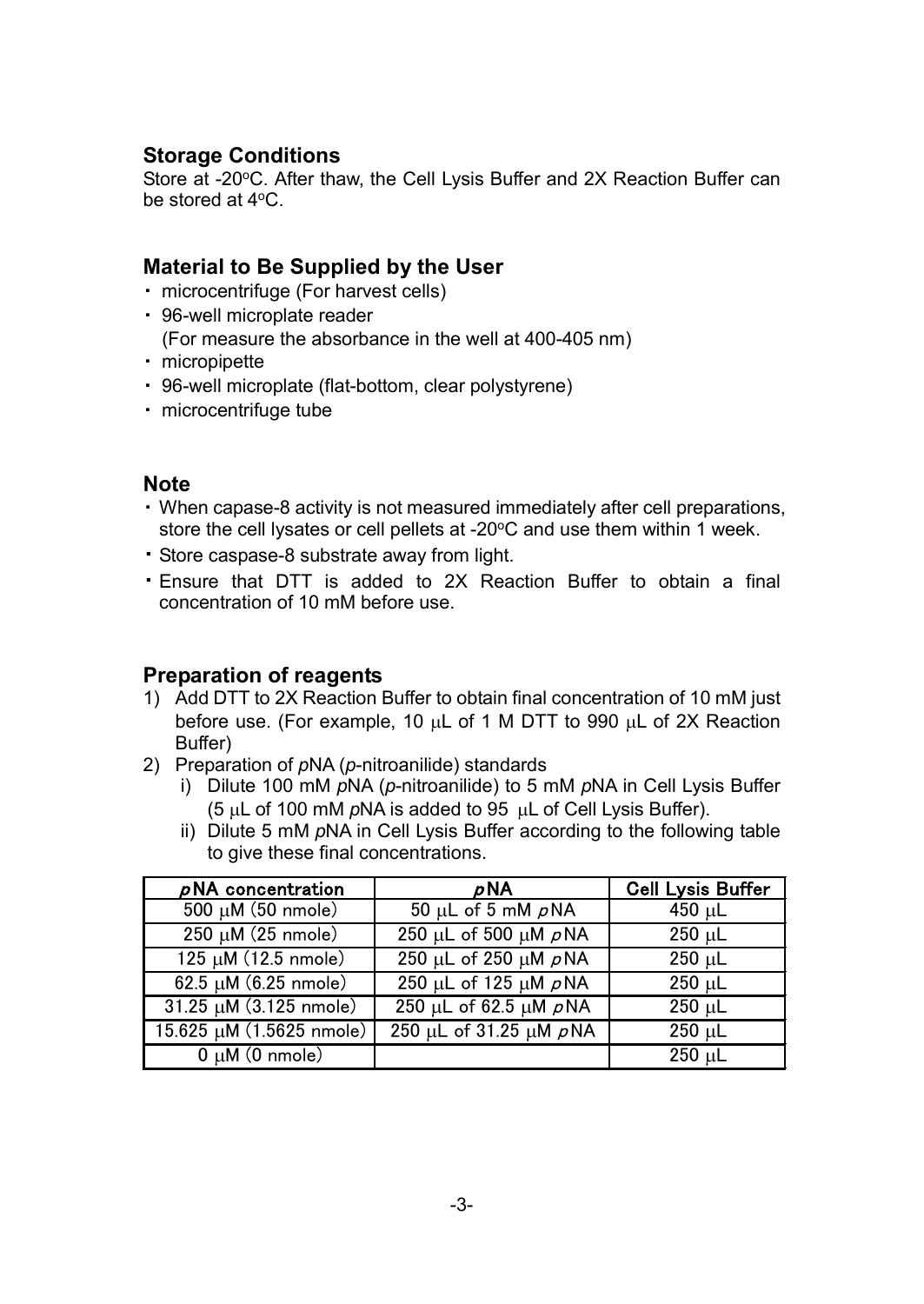### **Caspase Assay Protocol**

- 1. Induce apoptosis in cells using the desired method**,** Concurrently incubate a control culture without induction.
- 2. Count the cells and harvest the 1-5  $\times$  10<sup>6</sup> cells by centrifugation at 400  $\times$ *g* for 5 minutes.
- 3. Resusupend the cells in ice-cold Cell Lysis Buffer (50-500  $\mu$ L), and incubate the cells on ice for 10 minutes.
- 4. Centrifuge the cell lysates at 10,000 X  $q$  for 5 minutes at 4 <sup>o</sup>C to precipitate cellular debris. Transfer the supernatants (cell extracts) to new microcentrifuge tubes and put on ice.

If necessary, total protein concentration of the cell extracts may be measured by standard protein assay methods, and adjust protein concentration to 100-200 µg / 50 µL in Cell Lysis Buffer.

5. Add 50 µL of 2X Reaction Buffer containing 10 mM DTT to each well of a 96-well microplate.

10 mM DTT should be added to 2X Reaction Buffer just before use.

- 6. Add 50 µL of cell lysates to each well. Prepare wells which were added 50 µL of Cell Lysis Buffer in stead of cell lysates to measure blank absorbance.
- 7. [Optional method] To verify that the signal detected by the kit is due to protease activity, incubate an induced sample with IETD-FMK before adding substrate.
- 8. Add 50 µL of cell extracts to 50 µL of 2X Reaction Buffer (containing 10 mM DTT) and 1  $\mu$ L of 1 mM IETD-FMK, and sequentially add 5  $\mu$ L of Caspase-8 Substrate.
- 9. Cover the plate with a plate sealer and incubate at 37  $\mathrm{^{\circ}C}$  for 2-4 hours (or up to overnight maximum).
- 10. Add 100 µL of *p*NA (*p*-nitroanilide) standards to empty wells.
- 11. Measure the absorbance in the wells at 400 or 405 nm. Calculate the specific activity (SA) of caspase-8 present in each sample using following formula:
	- i) Construct a standard curve using the absorbance of *p*NA (*p*-nitroanilide) standards.
	- ii) Calculate the relative absorbance (Ar) as: Aa = (induced apoptosis sample  $A_{405}$ ) - (blank  $A_{405}$ ) An = (negative sample  $A_{405}$ ) - (blank  $A_{405}$ )  $Ar = Aa - An$
	- iii) Calculate liberated free *p*NA concentration (B µM) equal to Ar by *p*NA standard curve.
	- iv) Calculate caspase-8 activity (C) present in each sample as:
		- C = nmole *p*NA liberated per hour
			- = BX 0.1 mL / incubation hour
			- = 0.1B / incubation hour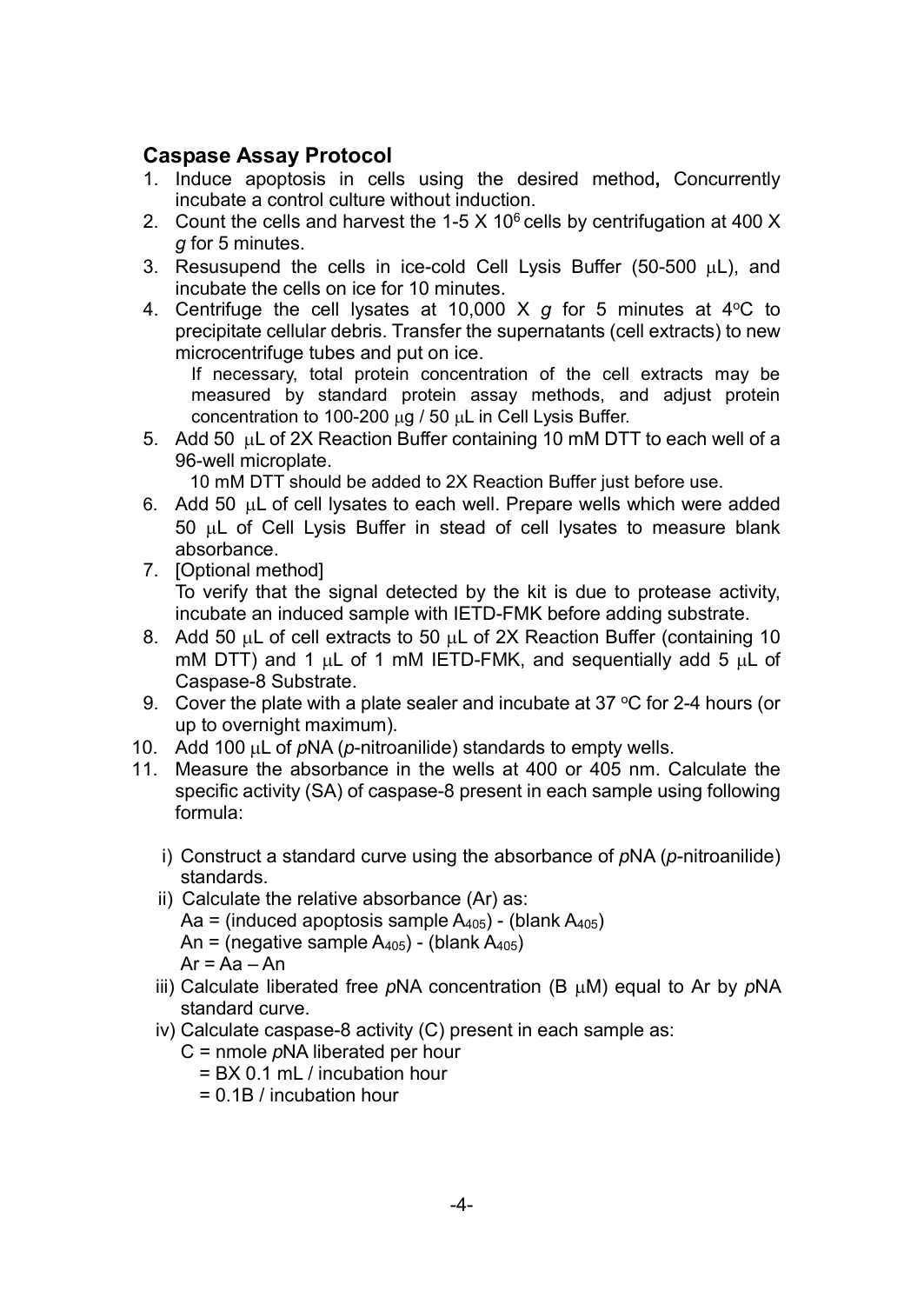- v) If total protein concentration of the cell extracts is D mg/mL, Calculate the specific activity (SA) of caspase-8 present in each sample as:
	- $SA = C$  per  $\mu q$  protein
		- $=$  (0.1B / incubation hour) / (D mg/mL  $\times$  0.1 mL)
		- $= B / (D \cdot$  incubation hour)

### **Assay Example**



#### Fig.2 Caspase-8 activity in CH-11 treated Jurkat

After Jurkat cells were incubated with 100 ng/mL of anti-Fas monoclonal antibody (CH-11) in the presence or absence of caspase-8 inhibitor IETD-FMK at 37° C for 4 hours, caspase-8 activity was measured by APOPCYTO Caspase-8 Colorimetric Assay Kit.

### **References**

- 1) Wolf, B. B., *et al., J. Biol. Chem*. **274**, 20049-20052 (1999)
- 2) Thornberry, N. A., *et al., J. Biol. Chem*. **272**, 17907-17911 (1997)
- 3) Walker, N. P., *et al., Cell* **78**, 343-352 (1994)
- 4) Sleath, P. R., *et al., J. Biol. Chem*. **265**, 14526-14528 (1990)

#### **Manufacturer**

A JSR Life Sciences Company MEDICAL & BIOLOGICAL LABORATORIES CO., LTD. URL [https://ruo.mbl.co.jp](https://ruo.mbl.co.jp/) e-mail [support@mbl.co.jp](mailto:support@mbl.co.jp)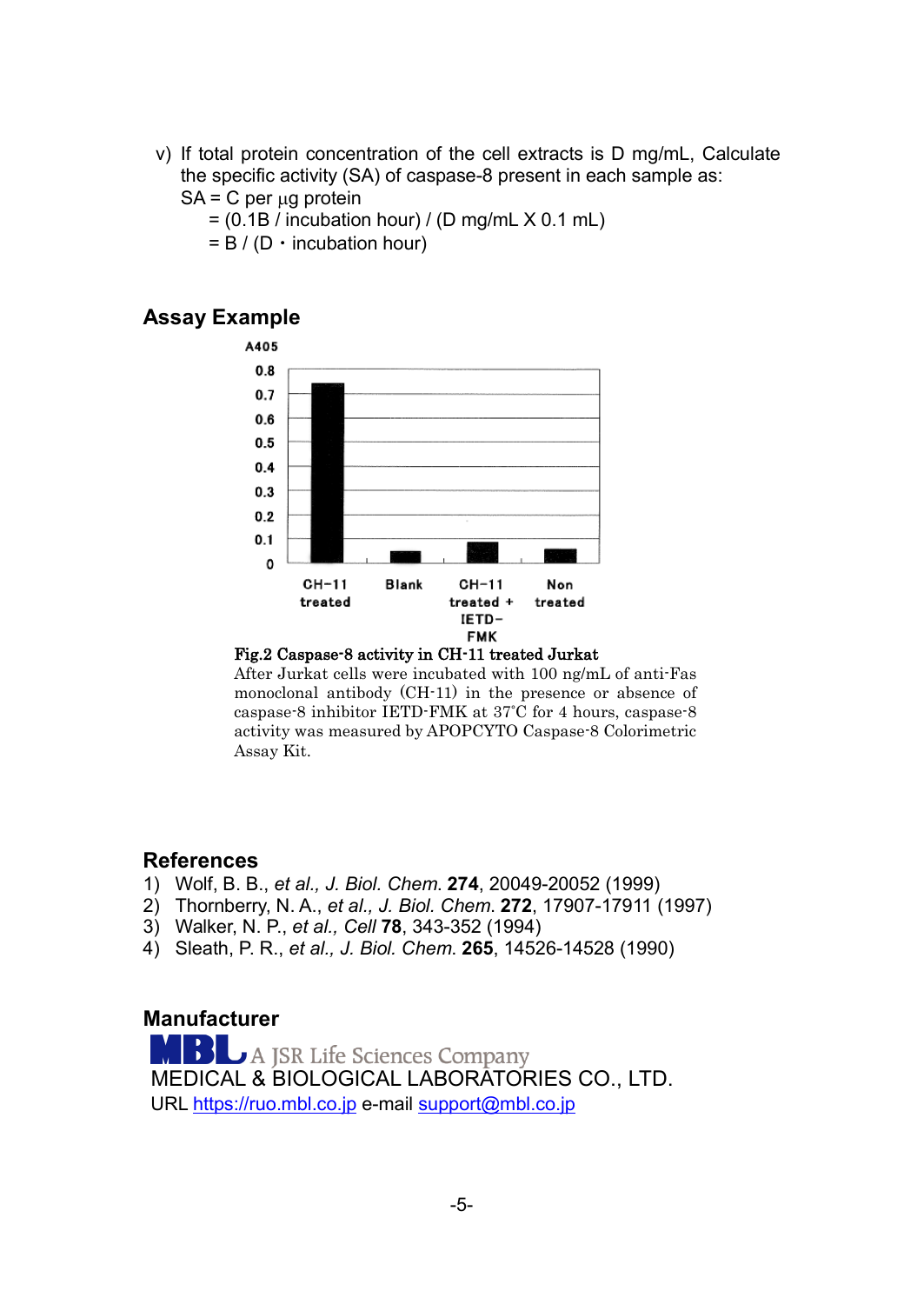#### **Before use, thoroughly read these Instructions.**

#### はじめに

Caspase は Death receptor ligation、DNA 破損、血清飢餓、ストレスな ど様々な細胞死のシグナルに呼応して活性化されるシステインプロテアー ゼです。Caspase は非常に多くの分子を基質として認識し、切断し、アポト ーシスに伴う様々な変化に密接に関係しています。たとえば、caspase-3 は ICAD (inhibitor of caspase-activated deoxyribonuclease) を不活性化させ ることで間接的に CAD(caspase-activated deoxyribonuclease)を活性化さ せ、クロマチンのヌクレオソーム単位での断片化に関与します。またいくつ かの構造蛋白質が caspase の基質となりこれら基質の切断が、核の凝縮、分 断化、細胞の縮小といったアポトーシスに特有の形態変化に関連します。す なわち、caspase はアポトーシスの実行過程において機能します。従ってア ポトーシス研究においては、しばしば caspase 活性の測定が必要となります。 caspase 活性測定法として様々な方法が報告されていますが、発色基質、蛍 光基質を用いた方法が最も一般的に使われています。

#### 原理

Caspase は基質となる分子のアスパラギン酸から N 末端側 3 つ目までの 4 アミノ酸配列を認識してアスパラギン酸の C 末側で切断します。この性質を 利用して caspase の活性を測定することができます。代表的な方法として合 成基質を用いる方法があります。この方法では caspase によって認識される 4 アミノ酸配列の C 末端側に pNA (p-nitroanilide)、MCA

(4-Methyl-Coumaryl-7-amide)あるいは AFC (7-amino-4-trifluoromethyl coumarin ) を結合させた合成基質から遊離される <sup>p</sup>NA, AMC

(7-amino-4-methyl-coumarin)あるいは AFC の量を測定します。遊離さ れる各結合物の量は、マイクロプレートリーダーを用いて測定することがで きます(pNA; 吸光波長 400 nm または 405 nm、AMC; 励起波長 380 nm 蛍光波長 460 nm、AFC; 励起波長 400 nm 蛍光波長 505 nm)。例えば、 tetrapeptide-pNA を基質として使用した場合、caspase 活性があれば基質が 切断されます。tetrapeptide-pNA と遊離された <sup>p</sup>NA との間で吸収スペクト ラムに差が生じますので、pNA にのみ吸収される波長 400-405 nm で吸光度 を測定することで遊離された <sup>p</sup>NA の量、すなわち caspase の活性を測定す ることができます(図参照)。

本キットは、発色基質として caspase-8 に選択的配列を持つ IETD-pNA を用いて細胞抽出液中 Caspse-8 の活性を測定するためのキットです。キッ トには、細胞抽出液(Cell Lysis buffer)、及び、反応用緩衝液(Reaction buffer)など測定に必要な試薬があわせて組み込まれていますので、簡便、 迅速に測定することができます。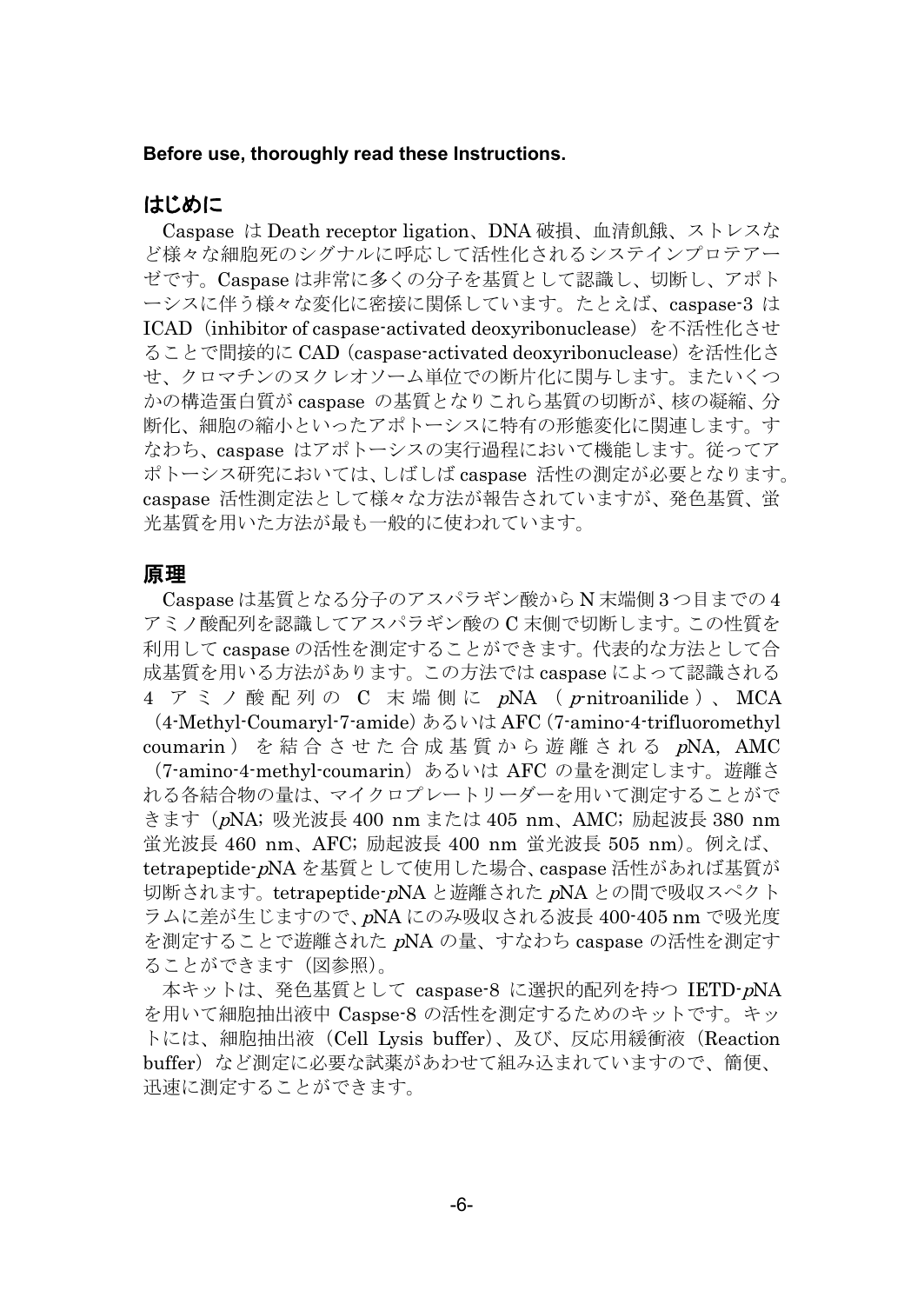

**Fig. 1 Comparison of UV-Absorption Spectrum of Peptidyl-***p***NA** with that of  $pNA$ 

### 使用上または取り扱い上の注意

本品は研究用試薬です。ヒトの体内に用いたり、診断の目的に使用しないで 下さい。

### キット構成

| Materials                              | Quantity                  | Color        |
|----------------------------------------|---------------------------|--------------|
| Cell Lysis Buffer                      | 50 mL×1 vial              | Clear        |
| 2X Reaction Buffer                     | $2$ mL $\times$ 3 vials   | Blue         |
| 1 M DTT                                | $500 \mu L \times 1$ vial | Yellow       |
| Substrate IETD-pNA (10 mM)             | $550 \mu L \times 1$ vial | <b>Brown</b> |
| Inhibititor IETD-FMK (1 mM)            | $55 \mu L \times 1$ vial  | Orange       |
| 100 mM $pNA$ ( <i>p</i> -nitroanilide) | $200 \mu L \times 1$ vial | Green        |

### 製品有効期限

キットに貼られているラベルを参照下さい。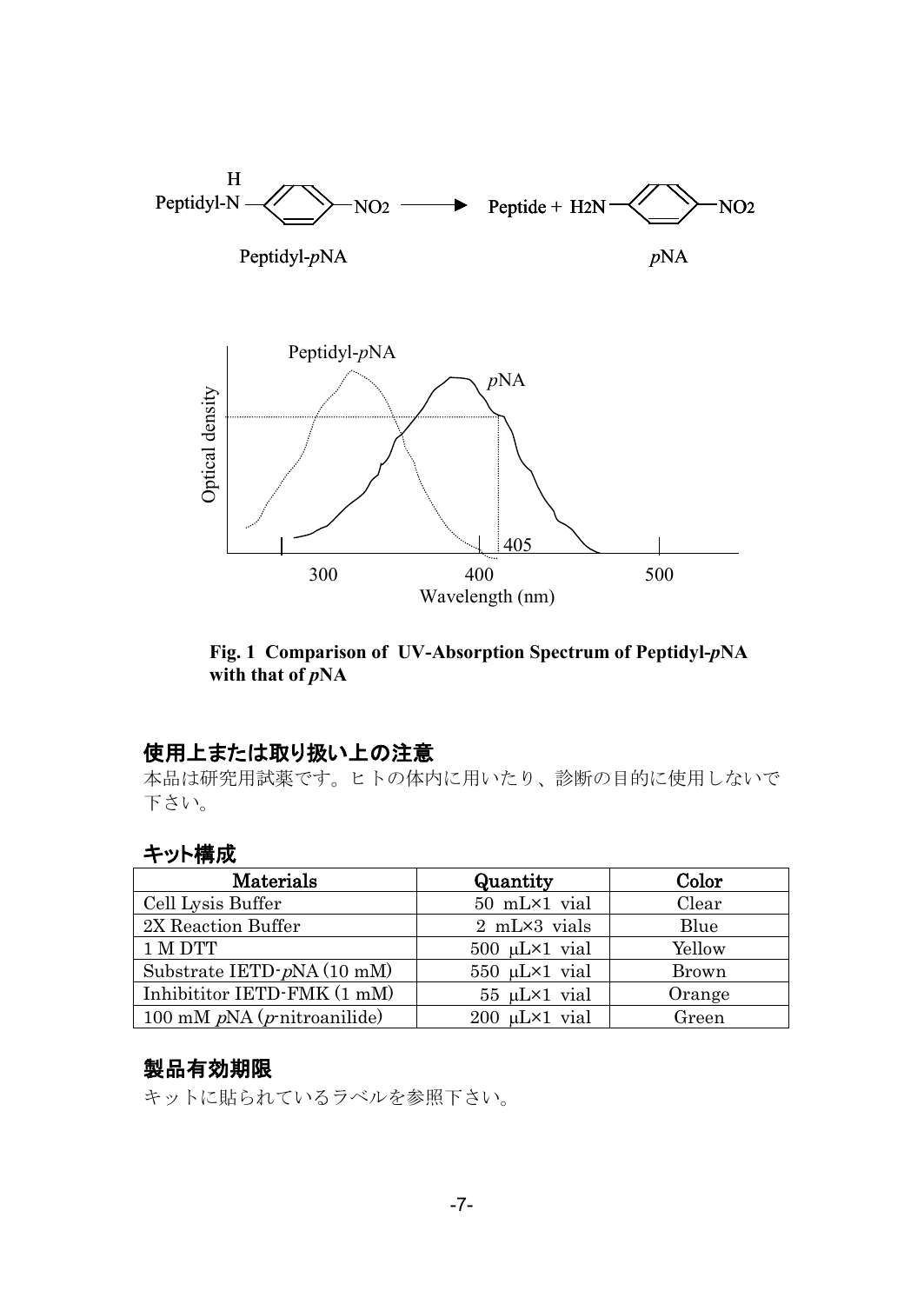### 保存温度

-20℃

Cell Lysis Buffer, 2X Reaction Buffer につきましては、融解後は 4℃で保存 可能です。

### 測定上必要な備品、消耗品

- ・ 細胞採取用微量遠心機
- ・ 400~405 nm で測定可能なマイクロプレートリーダー
- ・ マイクロピペット
- ・ 96 ウェルマイクロプレート
- ・ 微量遠心管

### 測定上の注意

- すぐに測定しない場合は-20℃でサンプルを保存し、1 週間以内に測定し て下さい。細胞質抽出液の状態でも保存可能ですが、なるべくセルペレ ットの状態で保存下さい。
- ・ Caspase-8 Substrate は光にあてないようにご注意下さい。
- ・ 2X Reaction Buffer に必ず、DTT を加えて使用下さい(終濃度 10 mM)。 DTT を加えないと、活性が抑えられます。

### 試薬の調製法

- 1) Reaction Buffer の調製 2X Reaction Buffer に DTT を 10 mM となるように加えます。例えば、 2X Reaction Buffer 990 μL に 1 M DTT を 10 μL 加えます。使用直前 に行って下さい。
- 2) <sup>p</sup>NA (p-nitroanilide) 標準液の調製
	- ① 100 mM pNA 溶液を Cell Lysis Buffer で希釈し、5 mM の <sup>p</sup>NA 溶 液を調製します。95 µL の Cell Lysis Buffer に 5 µL の 100 mM <sup>p</sup>NA を添加します。
	- ② 5 mM の <sup>p</sup>NA 溶液を希釈して下記のような濃度系列を調製します。

| $\rho$ NA concentration             | pNA                                             | <b>Cell Lysis Buffer</b> |
|-------------------------------------|-------------------------------------------------|--------------------------|
| 500 μM (50 nmole)                   | 50 µL of 5 mM $\rho$ NA                         | 450 $\mu$ L              |
| $250 \mu M (25$ nmole)              | 250 µL of 500 µM $\rho$ NA                      | $250 \mu L$              |
| 125 µM (12.5 nmole)                 | $250 \mu L$ of $250 \mu M \rho N$ A             | $250 \mu L$              |
| $62.5 \mu M (6.25 \text{ nmole})$   | $\overline{250 \mu}$ L of 125 $\mu$ M $\rho$ NA | $250 \mu L$              |
| $31.25 \mu M (3.125 \text{ nmole})$ | 250 μL of 62.5 μM pNA                           | $250 \mu L$              |
| 15.625 µM (1.5625 nmole)            | 250 μL of 31.25 μM pNA                          | $250 \mu L$              |
| $\overline{0 \mu M(0)}$ nmole)      |                                                 | $250 \mu L$              |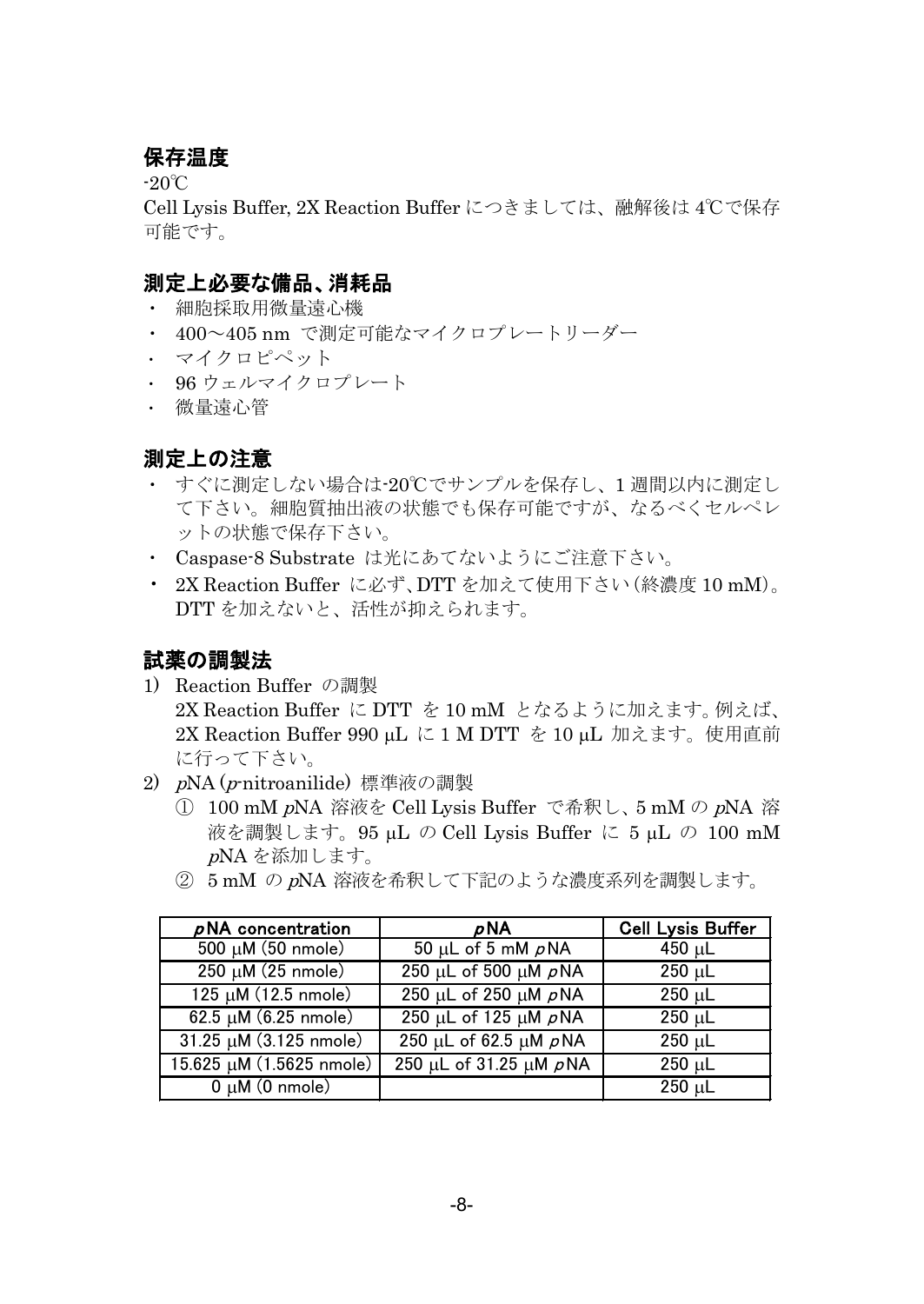#### 操作法

- 1. 任意の方法で細胞にアポトーシスを誘導します。同時にアポトーシスを 誘導しない細胞も用意します。誘導後、細胞数を調整し、1-5 × 106 個 の細胞を 400 × g で 10 分間遠心しセルペレットとします。
- 2. セルペレットに氷冷した Cell Lysis Buffer (50-500 μL) を加え、細胞を 縣濁させた後、氷上で 10 分間静置します。
- 3. 微量遠心機を使用し、4℃で 5 分間 10,000 × g で遠心し、上清(細胞 抽出液)を微量遠心管に採取し、氷上に置きます。 必要に応じて、標準的な方法で蛋白質濃度を測定し、Cell Lysis Buffer で 100-200 µg/50 µL の濃度に調整します。
- 4. 2X Reaction Buffer (10 mM DTT 含) を 96 ウェルマイクロプレート各 ウェルに 50 µL ずつ添加します。 使用直前に DTT を 10 mM となるように 2X Reaction Buffer に加えて

下さい。例えば、990 µL の 2X Reaction Buffer に、10 µL の 1M DTT を添加します。

5. 細胞抽出液を各ウェルに 50 uL ずつ添加します。 バックグラウンドをと るため、細胞抽出液のかわりに Cell Lysis Buffer を 50 µL 加えたウェ ルをご用意下さい。

[オプション] 必要に応じて、50 µL の細胞抽出液に 50 µL の 2X Reaction Buffer (10 mM DTT 含) と 1 μL の 1 mM IETD-FMK を 加えたウェ ルを用意します。

- 6. Caspase-8 Substrate を 96 ウェルマイクロプレートの各 well に 5 µL ずつ分注し、蓋をした後、37℃で 2-4 時間(活性が弱い場合1晩でも可) 反応させます。
- 7. 調製した標準液をあいているウェルに 100 µL ずつ分注します。
- 8. マイクロプレートリーダーを用いて波長 400 nm または、405 nm の吸 光度を測定します。
- 9. <sup>p</sup>NA 標準液の吸光度から標準曲線を作成します。
- 10. アポトーシス誘導サンプルと未誘導サンプルの吸光度を求め、バックグ ラウンドの吸光度を差し引いた後、標準曲線から遊離した pNA 濃度を 求めます。算出された <sup>p</sup>NA 濃度から単位時間あたりの遊離 <sup>p</sup>NA 量を求 め、caspase-8 活性とします。以下に詳細を示します。
	- i) <sup>p</sup>NA 標準液の吸光度から標準曲線を作成します。
	- ii) 相対吸光度 relative absorbance(Ar)を求めます。  $Aa = (induced apoptosis sample A405) - (blank A405)$ An = (negative sample A405) - (blank A405)  $Ar = Aa - An$
	- iii) 標準曲線から、Ar における遊離 pNA 濃度 (B µM) を求めます。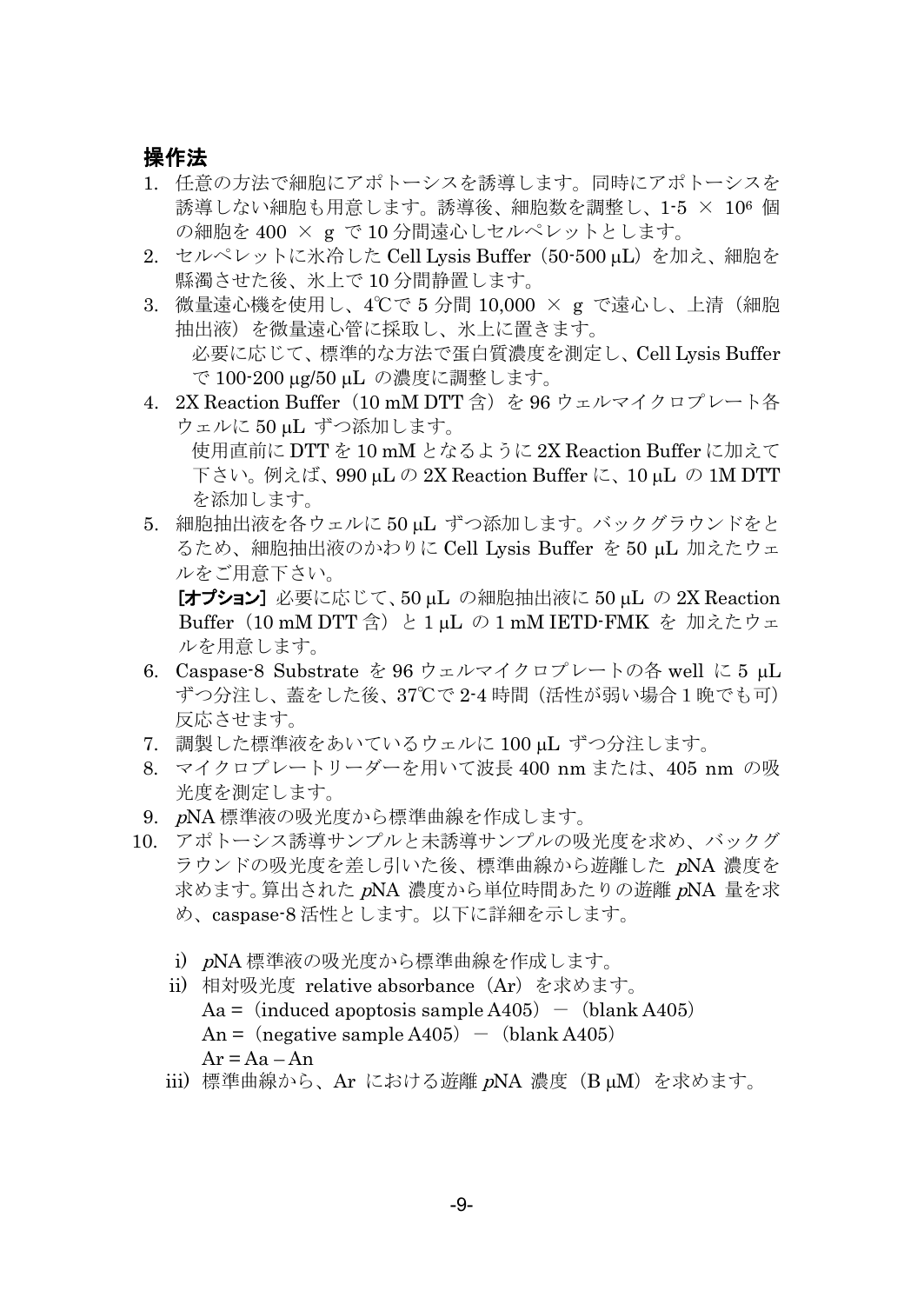- iv) caspase-8 活性(C)を求めます。
	- $C =$  nmole  $pNA$  liberated per hour = B X 0.1 mL / incubation hour = 0.1B / incubation hour
- v) 細胞抽出液中蛋白濃度が D mg/mL の場合、caspase-8 特異活性 specific activity (SA) は以下のように示されます。
	- $SA = C$  per  $\mu$ g protein

 $=$  (0.1B / incubation hour)  $/$  (D mg/mL X 0.1 mL)

 $= B \angle$  (D · incubation hour)

### 測定例





After Jurkat cells were incubated with 100 ng/mL of anti-Fas monoclonal antibody (CH-11) in the presence or absence of caspase-8 inhibitor IETD-FMK at 37° C for 4 hours, caspase-8 activity was measured by APOPCYTO Caspase-8 Colorimetric Assay Kit.

### 参考文献

- 1) Wolf, B. B., et al., J. Biol. Chem. 274, 20049-20052 (1999)
- 2) Thornberry, N. A., et al., J. Biol. Chem. 272, 17907-17911 (1997)
- 3) Walker, N. P., et al., Cell 78, 343-352 (1994)
- 4) Sleath, P. R., et al., J. Biol. Chem. 265, 14526-14528 (1990)